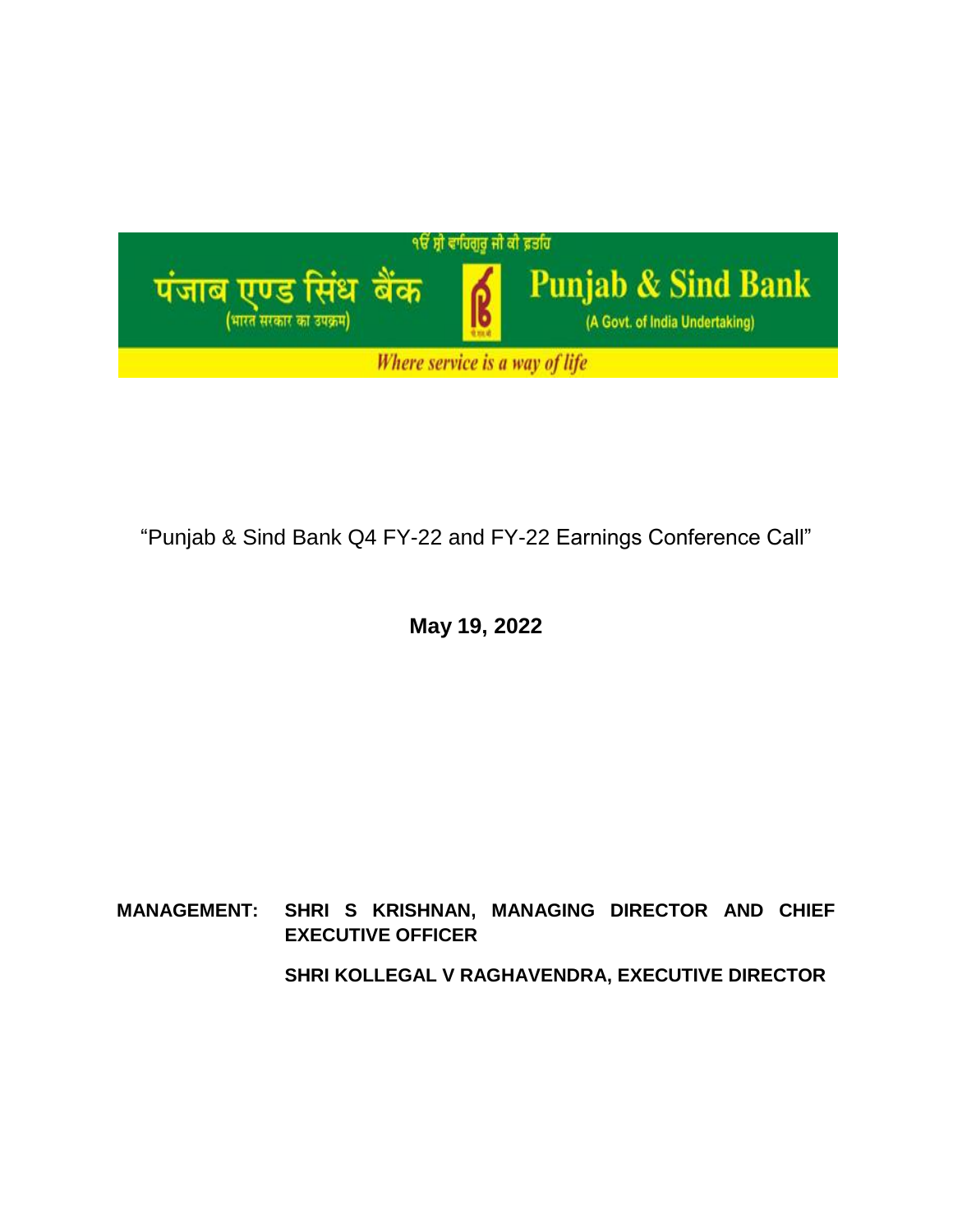**S Krishnan**: You may remember that the Bank has been incurring losses continuously and we took a detailed study and then in the Q4 of the last year we turned around by making a reasonable profit. Since then the bank is on its path of increasing its profit Quarter after quarter and for Q4 of this FY 21-22 the profit stands at Rs.346 crore taking the overall profit of around Rs.1039 crore for the FY 21-22 and this is the highest ever profit of the bank. Before we take questions, I will give you a small presentation, though the detailed presentation is available on the website of my bank and also with the stock exchanges. I'm sure that my friends who are with us today, have already gone through but still, I will quickly take a few of the slides for the ready reference and information of my friends. I hope that the PowerPoint is visible?

#### **Moderator**: Yes, sir it is.

**S Krishnan**: So this is the highlights of the performance. The operating profit is Rs.1330 crore showing an increase of 7,228 bps Y-o-Y, the net profit is Rs.1039 crore showing an increase of 13802 bps basically because it was a loss during the last year. You may recollect that as I was telling that the bank has consciously decided to shift its business model towards improving the profit and also reducing the concentration risk. The CASA if you look into, it has increased by 951 bps and stands at Rs.34528 crore. The net interest margin is 2.80% showing an increase of around 18 bps Y-o-Y. The return on assets at 0.85% showing a 340 bps increase Y-o-Y. Based on the data I have gathered from the public domain, I observe that the return on assets amongst the Public Sector Banks, who have come out with the results so far, this is the highest. Provision Coverage Ratio has also improved 87.89% showing an increase of 500 bps. The Gross NPA has come down to 12.17% and the Net NPA has come down to 2.74% which is a good sign as it indicates that there is good provision ratio. The cost of deposit has come down. The other pain point for the bank is the cost to income ratio which has come down by about 1245 bps Y-o-Y. It is still high and we'll be consistently working to bring it down in the years to come. Now, as far as the business mix is concerned, the total business increased by about 5.25%, the deposits increased by 6.27% and the advances has increased by 3.80%. It you look, the growth is little less than the industry average but it is basically because we have been focusing on strengthening the bottom line. So, we shifted our focus from corporate to retail as far as the advances are concerned. When we shift to that, naturally there will be a little slower growth in advances and there is no purpose of taking further deposits. We were very cautious in reducing our high cost deposits and replacing it with the low cost or no cost deposits. Thus the percentage of growth may look that it is less than industry average but it has really helped in building a strong balance sheet i.e. the bottom line has become very strong. The total deposit, as I said, increased by 6.27% and advances by 3.80%. In CASA, the increase in current deposit is 0.73% and savings by around 11%. Now advances, the RAM segment has grown by about 10.45% and the corporate advances has come down by about 2.26% and overall the mix of the RAM and corporate advance, the composition has gone from about 47% to 51% in case of RAM and corporate from 52% to 49%. Within the RAM segment, the retail has grown by 15.29% agriculture has grown by about 2.78% and MSME has grown by 13.26%. As far as the Priority Sector lending is concerned there is growth in all. In agriculture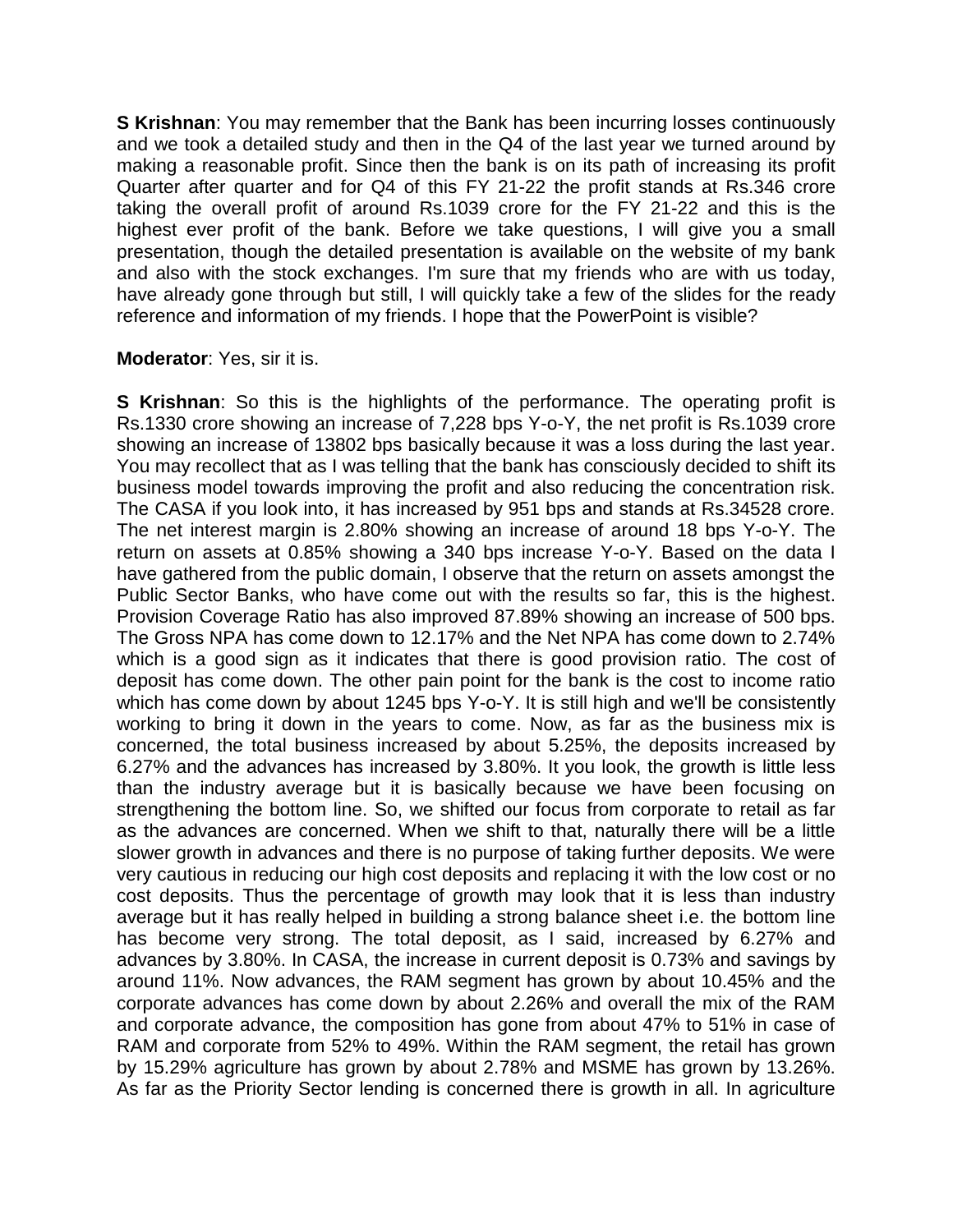there is marginal decline you can say that it is flat. Regarding the achievement of the mandatory requirement in case of Priority Sector, agriculture or small farmer, all the mandatory targets have been surpassed by the bank as on March, 22. So this is on asset quality, you can look into the gross NPA has come down to 12.17% and NET NPA which was 4.04% as year back has come down to 2.74% and the provision coverage ratio has increased to 87.89% from 82.89% a year back. The operating profit is Rs.317 crore as on March 22 as against Rs.184 crore a year back and the net profit is Rs.346 crore against Rs.161 crore a year back. The net interest income is Rs.697 crore against Rs.495 crore a year back. If you see, the net Interest Income was Rs.758 crore in December and it has marginally come down to Rs.697 crore. This is basically because in December there was a 1 off entry. You all know that Air India, which was settled so the interest income had gone up because of that. Otherwise, the interest income, during the March also there is good growth. The NIM continues at around 2.9% for March against 2.19% in the previous year. The capital adequacy continues to be very, very comfortable. While CET-1 is 12.77%, the Tier-1 is 14.80% and the overall capital adequacy is 18.54%. The Government of India holds about 98.25% of the total shares and the rest are, a small portion, with LIC amounting to about 0.62% and the 1.13% are with other retail investors. These are some of the key financial ratios, the cost of the deposits have been consistently coming down as we were shedding the high cost deposits and it has come down to 4.17% and the cost of funds to 3.48%. While the yield on advances is 7.13% against 6.76% a year ago, the yield on funds is 5.69%. The credit cost for March 22, quarter on quarter, is 0.01% and the slippage ratio is 0.76%, which is a good sign. Cost to income ratio, as I said, we were able to bring down from 78% in March 21 to 65% in March 22. The EPS is Rs.3.39 for March 22. The ROA Q-o-Q comes to 1.1% otherwise for the full year it is 0.85%. Return on equity annualized is 25.84% quarter on quarter. You all know that the bank has embarked upon strengthening its digital transactions. We have floated a "UniC" product which is giving you mobile and netbanking as a Omni channel for my retail customers, corporate customers and NRI customers. Last time when I met I had said that we have rolled out and we will be extending to all the people. Now we have extended this to all the customers and it is working extremely well. Now I will be more than happy to interact with my analyst friends.

**Kollegal V Raghavendra**: 1 more information is that bank has declared a dividend of 31 paisa or 3.1% for the shareholders after 4 years.

**Moderator**: Thank you so much sir and congratulations on a great set of numbers. Now we will move on to the Q & A session. Ladies and gentlemen you will notice a small icon on your screen, a hand sign, once you press this, it will alert us that you'd like to ask a question. We will go around 1 by 1, the analysts and investors asking the questions will be unmuted. I will request you to identify yourself and the firm that you represent before asking your questions. For those who have joined us through audio call, request you to kindly WhatsApp me if you would like to ask a question. We will ensure to take all the questions and we will take the questions in an orderly manner. So with this, I will start with session. Firstly, we have Mr. Ashok Ajmera. Mr Ajmera, I have unmuted you please introduce yourself and go ahead and ask a question.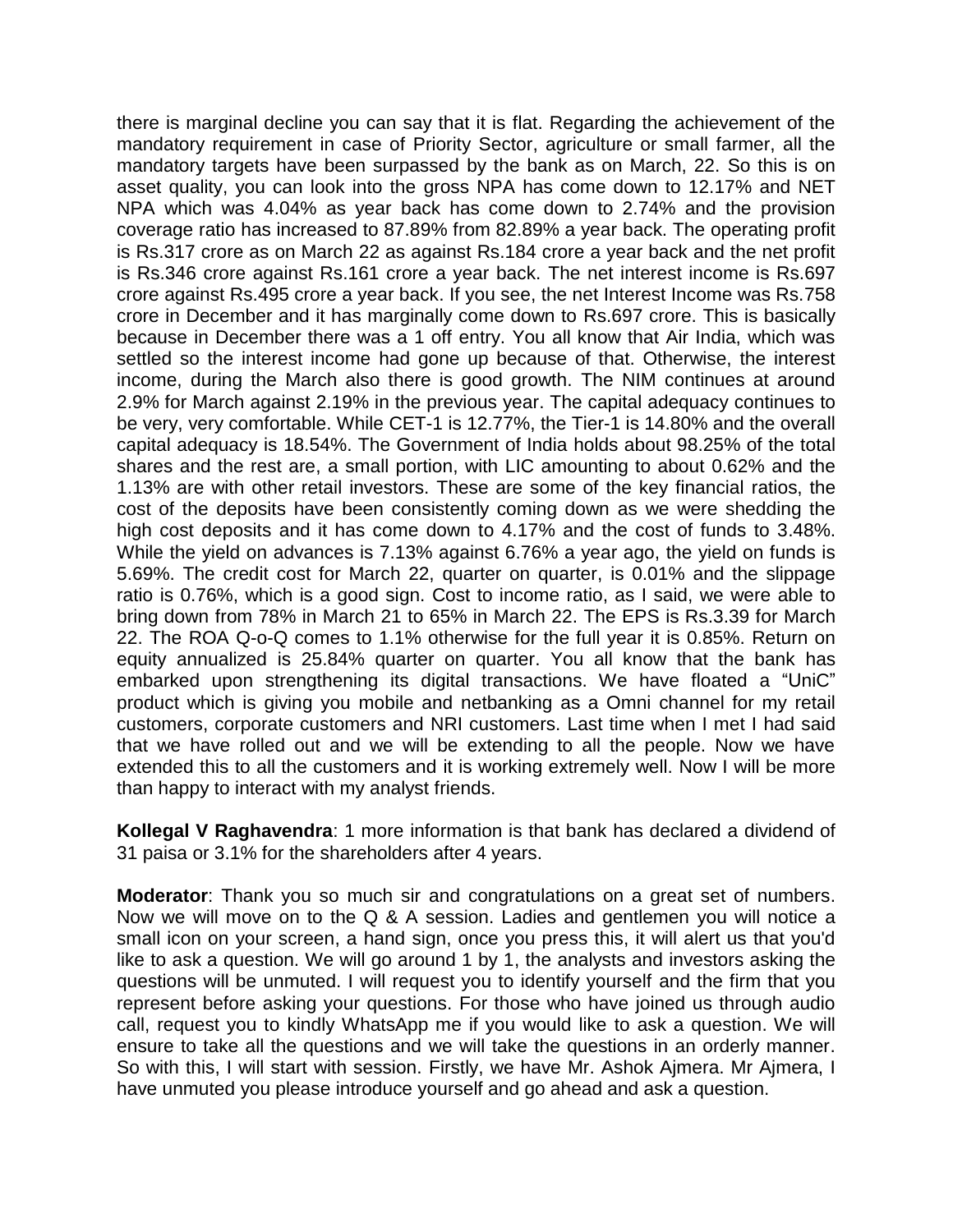**Ashok Ajmera**: Hi, I am Ashok Ajmera from Ajcon Global a very senior broking company and a research firm. Sir, compliments to both of you.

#### **S Krishnan**: Thank you

**Ashok Ajmera**: Good quarter and a year of a very good result and what is important is that you have come back on the dividend list, it is very encouraging. So, having said that I got a few questions, some data points. Sir, recently you declared the SREI as fraud account, these 2 accounts of the SREI group which you declared on the Stock Exchanges also. Would you like to throw some light on that? What is going on and what are the recovery prospects and something about the future group to begin with?

**S Krishnan**: Okay. So as far as the 1st group of account is concerned, the resolution process is in place. A separate administrator has been appointed who will take care of the resolution process. Regarding the second group of account, I don't have any large exposure.

**Ashok Ajmera**: Sir, the fresh slippages is around Rs.433 crore as compared to the last quarter of Rs.214 crore. Would you throw some light on that? Whether there is any major account in slippages and similarly there is a major Write-off of Rs.1095 crore, which has never been there in last 4 or 5 quarters in the bank. Can you throw some light on that?

**S Krishnan**: As far as Rs.433 crore is concerned, I don't have any big account. These are spread in smaller accounts. I don't have much of big accounts. In fact, for the whole year, when I look into, the slippage is around Rs 2000 crore out which around Rs.1300 crore are those which are about Rs.5 crore and above or so. Out of that again, the 2 accounts that you referred are contributing about Rs.1200 crore. So, that way, others are not big accounts. Regarding the write-off, these are basically technical write off which the Banks are permitted as per the prevailing standards. So the technical write off has been done, it has not been totally written off from the books.

**Ashok Ajmera**: So you are expecting good recovery also in the future from these write off accounts.

## **S Krishnan**: Yes.

**Ashok Ajmera**: Now, coming to the provision. It has been stagnant last quarter and this quarter. So, have we reached to the peak of providing for the slippages and NPA's or do you want to still go further because I think the NPA provision is only Rs.9 crore for this quarter as compared to Rs.324 crore last quarter. Is it optimally provided for or do you find any further need?

**S Krishnan**: Yes, optimally provided for, even more than what is required.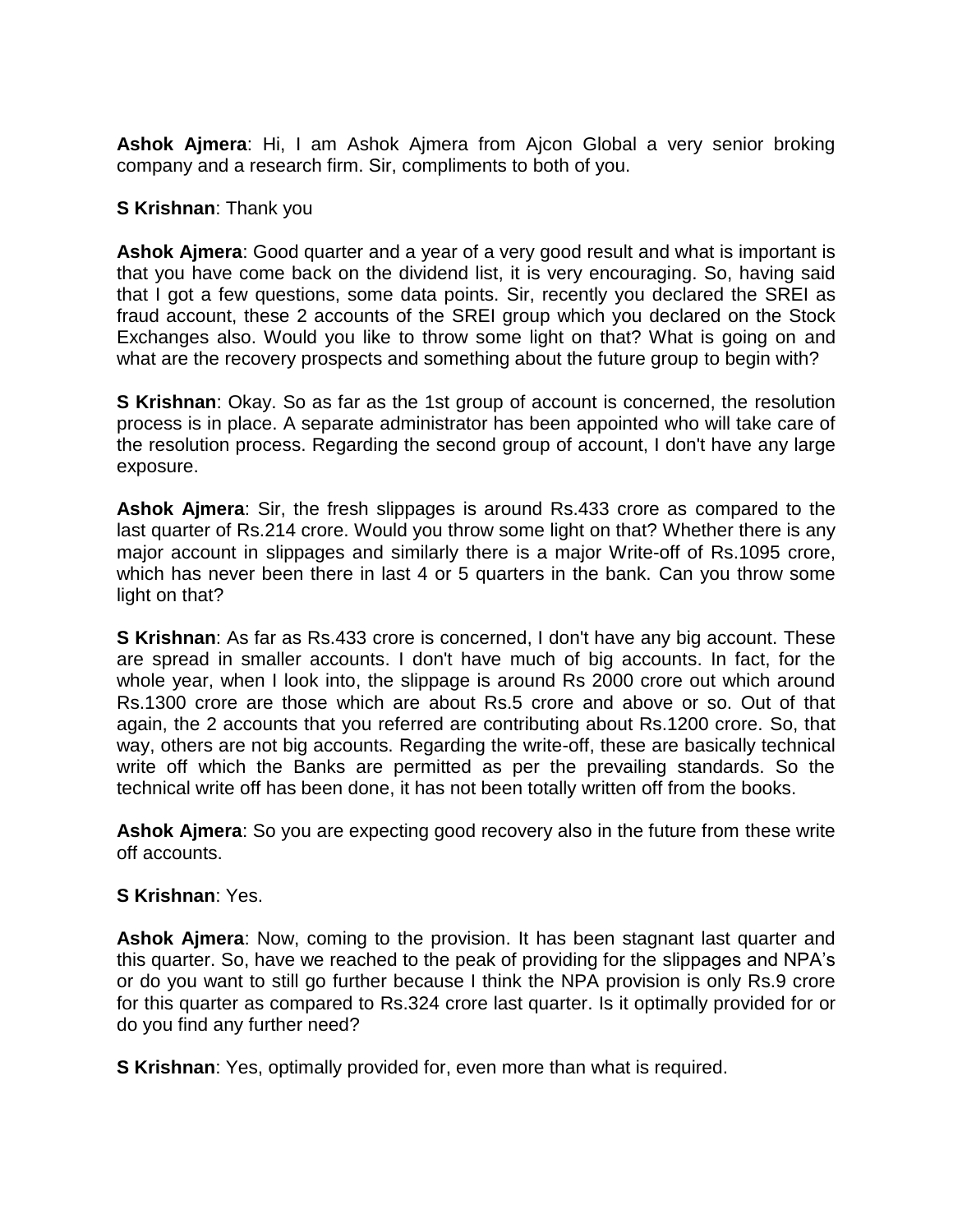#### **Ashok Ajmera**: Can you elaborate on that?

**S Krishnan**: What I say is when I look at recoveries in the NPA's and the provision write back because of the recovery and the regulatory provision what is required for the fresh slippages, my provision write back itself is more.

**Ashok Ajmera**: You also fully provided for the fraud account unlike many of the other banks, which are amortising for the future?

**S Krishnan**: I have fully provided for all fraud declared accounts.

**Ashok Ajmera**: Even Rs.168 crore you have fully provided for this quarter.

## **S Krishnan**: Yes.

**Ashok Ajmera**: Then the profit would have been much larger. How do you look now at FY 22-23 from the advances / credit point of view because we have been little slow as you have yourself said that your concentration is more on the bottom line and the profitability of the bank, rather than increasing the size either in deposit or credit. But, ultimately, we'll have to venture out and we'll have to go into a little beyond the retail portfolio also, like MSME, large corporate credit. So, what is your thinking and what are the plans / target for the Year 22-23. Your ROA is very good at 0.85% which is highest in the Banking Industry, as you said, so far as even I endorse that.

**S Krishnan**: What I can say is that the bank was concentrating more on the bottom line basically because, as I said, I believe that the foundation has to be made strong and that there was need for course correction in the mix of the advances. So we shifted from the corporate focus to the RAM Segment. You may also recollect, even in my last interaction with you, not last rather even before that, I was telling that we have not closed the door for corporate. Only thing is, we will be selective given the strength of the bank, more particularly my network. If you look into my network, it is mostly in the rural and semi urban areas. I have a great reach, so I have to leverage that reach which I can do very well in the RAM segment than corporate segment. So that is what we started, leveraging and it has started yielding the results. Now, having stabilized, this is the time that we'll be further going on that and also be on the corporate so that I expect the credit growth of around 8% to 10% in this year.

**Ashok Ajmera**: Any relook on the NBFC space and the construction industry on which you are comparatively slow and also the co-lending which is increasing very rapidly. One other nationalized Bank has got more than Rs.1500 crore of co-lending book. So any internal discussion on that.

**S Krishnan**: Already we have partnered with one of the NBFCs. Further, we are in discussions with 3 more companies also. With 1 company we have already started the business, which is around Rs.400 crore.Rs.250 crore has already been done on the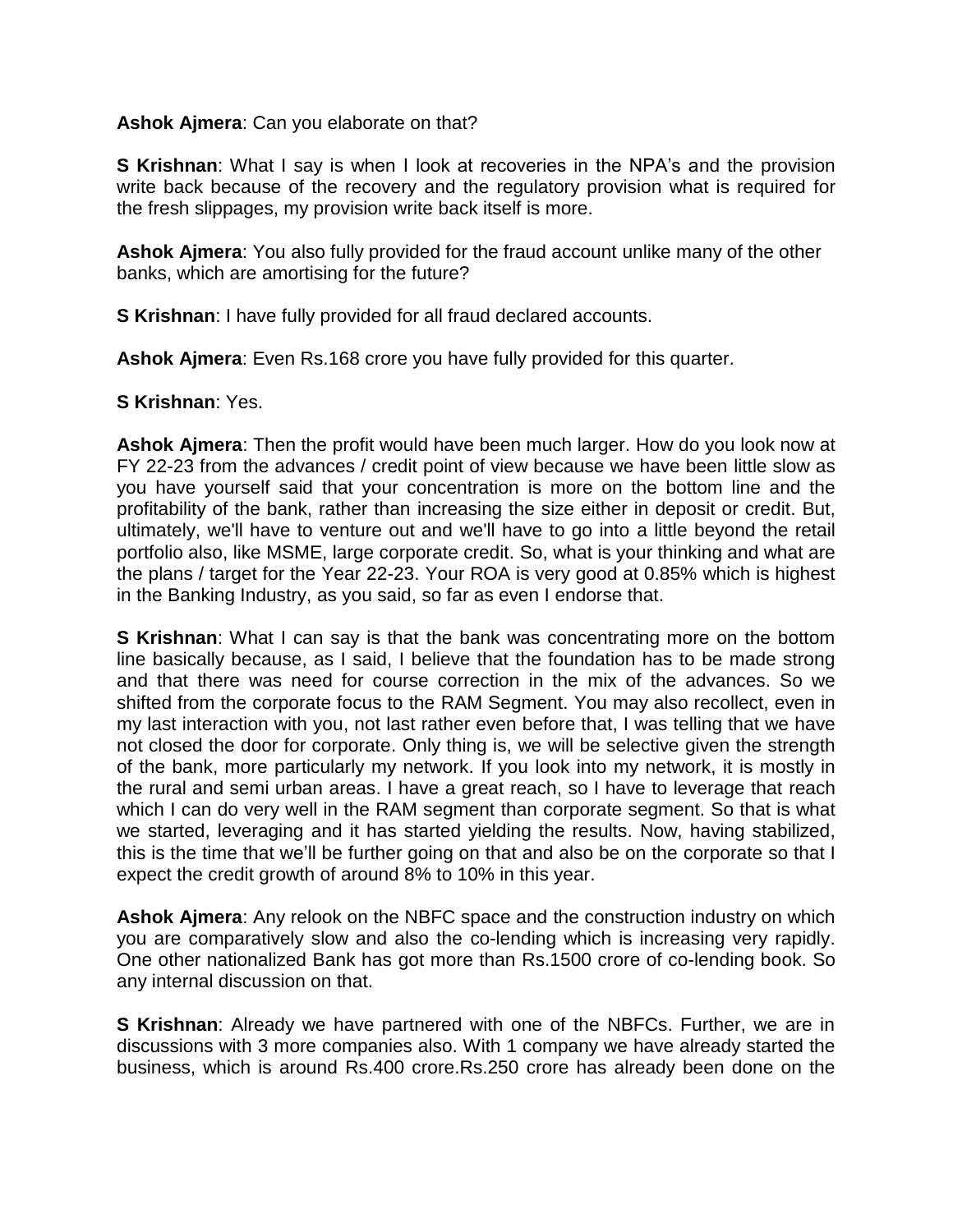co-lending so far and the other 3 companies are also almost started. So that we'll be able to build that loan book.

#### **Ashok Ajmera**: Onward lending to NBFCs sir?

**S Krishnan**: On NBFCs also we are not closed, we are selective. Now if you look into our position, we are very comfortable. So we are with open minds.

**Ashok Ajmera**: Okay, then lastly sir, on the digital journey, you have already developed all these platforms. So, how much of the business started now through the digital means, and how much benefit the bank is getting and what is the road map now? What the technical expense now?

**S Krishnan**: Okay, as you said we have put a good platform for the digital transactions. As of now, 84% of my transactions are through the electronic mode and only 16% are through the brick and mortar. Going forward I expect much more improvement. I am happy to share 1 or 2 things with you. You may recollect that the Hon'ble FM in the budget speech said that 75 digital banking units would be established in the country and accordingly the RBI has constituted a committee and different banks were given different locations. Punjab & Sind Bank was given 2 locations and both were in Punjab. I'm happy to share that the Bank is ready to go live for the digital banking unit as and when it will be decided for the nation across all the banks for a particular date so when they do, we are fully prepared. Till such time, what I have done is that to get to the feel of that and if you call it as a trial or whatever it is, I made it as the E-lounge with all these facilities. Both are in the state of Punjab, one is in Faridkot and the other in Ludhiana. The digital is going to be one of the strong point for the bank in the days to come.

**Ashok Ajmera**: So the parting question on the Treasury book, on the AFS book. The pressure you see in the margin, now the interest rates are hardening up. Where do you see your Treasury income? It has already come down in this quarter.

**S Krishnan**: Income has come down, but still I'm safe. My M-duration has come down substantially. I'm managing the M-duration weekends hence the hit may not be there much. I may not go to the negative trajectory but the profit has come down. You know the market and how the market is today itself.

**Ashok Ajmera**: So you can absorb 50bps to 70bps if it goes in June, further hardening.

**S Krishnan**: I'll come back to you on that.

**Ashok Ajmera**: Thank you sir and all the best to you.

**S Krishnan**: Thank you.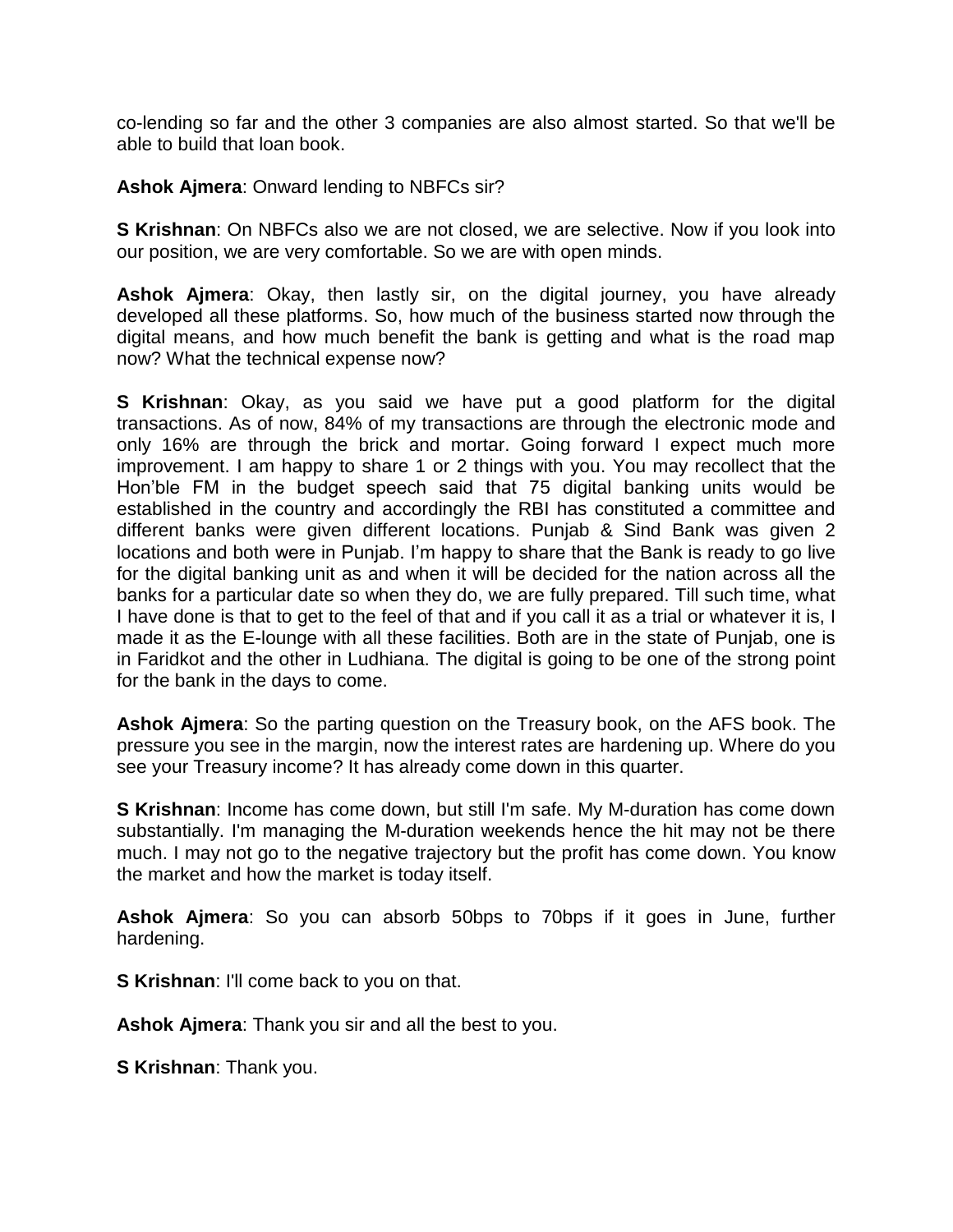**Moderator**: Thank you Mr Ajmera. If you have any further questions, you may join the queue. If anyone has a question, please raise your hand, or use a chat box or Q & A box to ask a question. Alternatively, if you aren't able to use any kind of controls you can always WhatsApp me your question and I'll be more than happy to take it. Our next question is from Mr.Devesh Kasliwal. Request you to please unmute yourself and introduce yourself before asking the question.

**Devesh Kasliwal**: Thank you. Good Afternoon, sir. I just wanted to have a bright idea about the current accounts that we have that can actually going forward convert into NPAs and are these significantly large accounts are these smaller ones looking at the future prospect?

**S Krishnan**: I don't have big accounts, which will be slipping as such. In fact, if you look into my SMA book, my SMA 2, which is 60 days delinquent, is very small. That is itself around Rs.266 crore for the Bank. So that is negligible. I don't have much of big accounts.

**Devesh Kasliwal**: So basically you don't have that much of a risk of NPA shooting up.

**S Krishnan**: Yes, I don't expect.

**Devesh Kasliwal**: And another thing that I wanted to ask is, like, what are the measures that we are undertaking to expand in the rural or semi urban areas because there are a lot of micro finance firms that are spouting largely. So, like, those firms might be a threat to us. So, what type of strategy are we using to expand our business over there?

**S Krishnan**: I don't look at micro finance as a threat to me, basically, but, your 1st question of what are the strategies that I have to tap more business from these areas. If you look into my great advantage is the network in these areas. Apart from that, the bank is also working on expanding it's BC model. Today as per the RBI guidelines even the BC is an outlet. So, we are working on expanding the BC network to a greater extent where I will be able to reach the last mile and serve them and tap the business.

**Devesh Kasliwal**: Okay, thanks a lot for answering the questions. I'll get back to you if I have any more questions.

**Moderator**: Thank you Mt Kasliwal. Our next question is from Mr Nitesh Bhanushali. Please go ahead, unmute yourself and ask your question.

**Nitesh Bhanushali**: Congratulations on such great results. So my question is around cost to income ratio. The numbers are higher than 60%. So where do we target to bring that number in next coming years, because we believe in expanding and what I heard that we believe that the profitability will expand also at a greater pace. So do we expect the numbers to grow up or we'll have some control on it.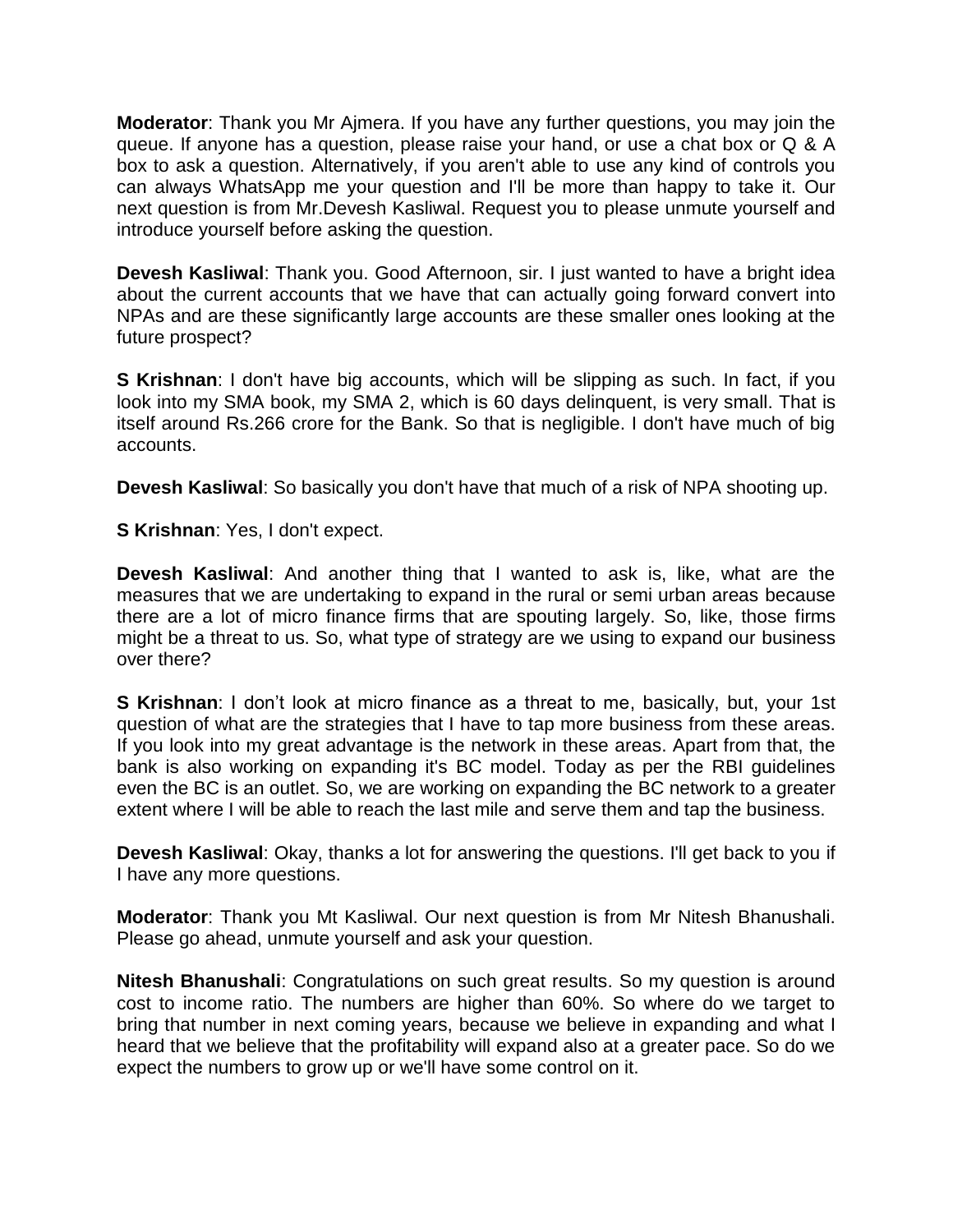**S Krishnan**: When I say I will be expanding, my expansion will be mostly on the digital mode now. Now, if you look into both the place where I have a plan to have the digital banking unit, which are currently in the name of the e-lounge they are basically Tier II cities. So going forward, the cost of acquisition of the customer through the digital mode is much cheaper than cost of acquiring the customer through a brick and mortar. So what I will be doing is I will be leveraging the technology reduce the cost and I'll be expanding my customer base and reducing the cost. This is the business strategy. The other strategy is for increasing the income. Increasing the income comes by way of, as this bank's business model is mostly of the plain vanilla banking, mostly interest income. The non interest income is of small portion where there is a good scope for the third party products. The 3rd party products has also started yielding. With the introduction of the digital, I may be able to onboard some of the partners where I can get the non interest income. With this, I expect that my cost will be reduced on the 1 hand and on the other hand, my income will increase. Thus the ratio will come down.

**Nitesh Bhanushali**: Understood sir. On the GNPA, even after such reduction it is around 12%. So, where do we want to put the number, is it in the 5% to 10% range and something like that? You do you have any strategies to bring that that thing also down?

**S Krishnan**: It will come down below at around 11% to 10% in a year's time easily. It can come down, if you look into the cushion that I have and other things it can come down and there are also some of the accounts, their recovery, if you look into, the recovery is one of the good in my bank. So, I expect that it will come down to around 10% to 11%.

**Nitesh Bhanushali**: Thanks for your time. I'm done with my questions.

**Moderator**: Thank you Mr. Bhanushali. Our next question is from Mr. Tejpal Jain. Mr.Jain, I request you to unmute yourself and go ahead and ask your question.

**Tejpal Jain**: Good evening sir and my congrats for good set of numbers. I've got 2 questions, first is which are the big account that can convert to NPA currently.

**S Krishnan**: I don't have bigger accounts which are expected to become NPA.

**Nitesh Bhanushali**: And sir, given the fact that the inflation rate is going quite high, how do you see the retail portfolio shaping up going forward?

**S Krishnan**: This is a macro level inflation. I hope that all are taking necessary steps. Basically if you look into the retail people, by and large, though, there are inflation, but I think, they try hard, as far as the credit discipline is concerned. I was telling that the credit discipline is very good in our country but there will be certain strain if the inflation is very high. If they are not able to generate the cash, cash flow is affected, but inflation alone is not going to stop all those things. There will be activities, I expect that now the pandemic being behind us, the last year we had a hell of that time. Now that it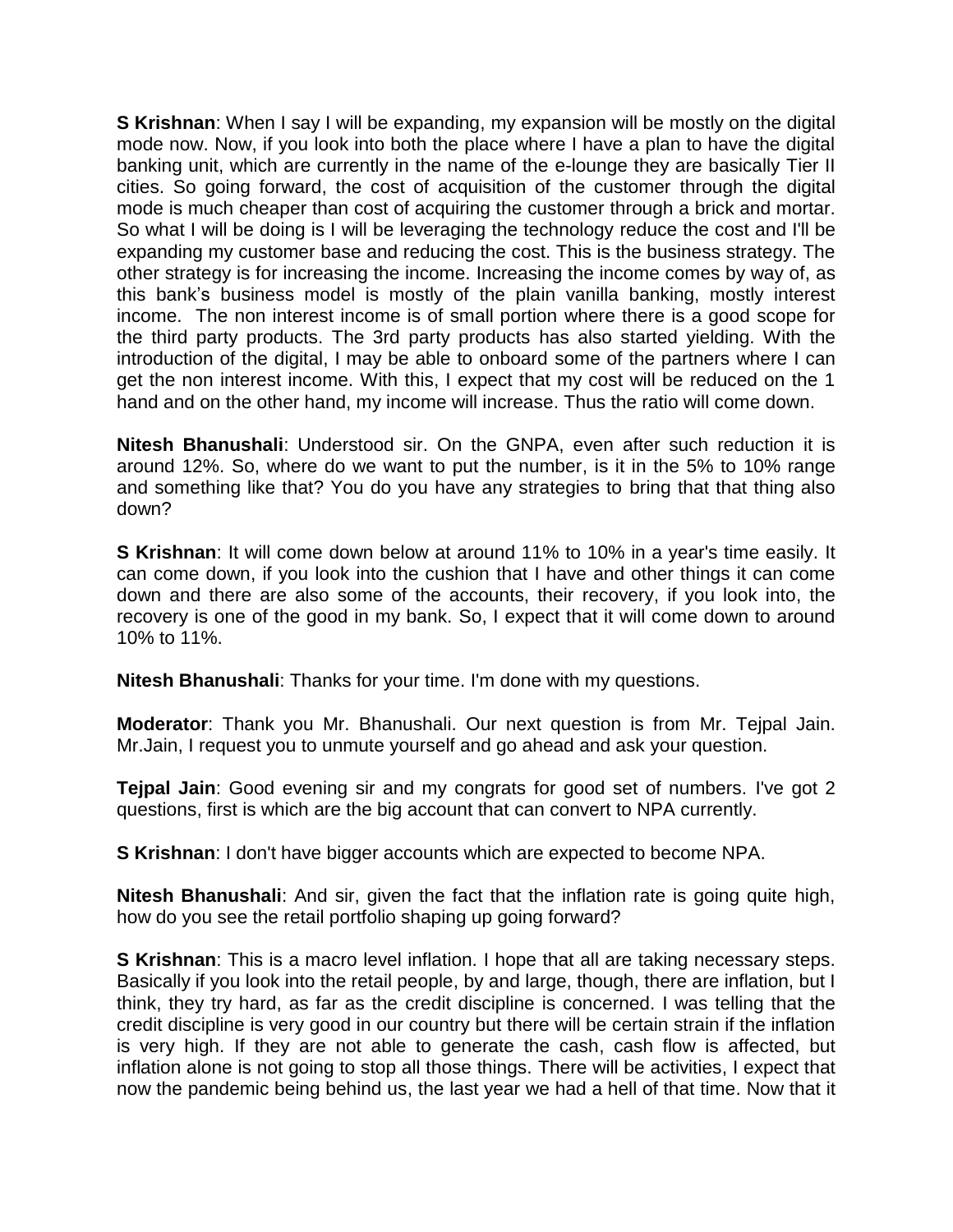is almost over, I hope that the activities will be back to the normal and we will be able to face these challenges.

**Nitesh Bhanushali**: Internally what target we have set going forward.

**S Krishnan**: As far as credit is concerned that we will be growing around 8% to 10%.

**Nitesh Bhanushali**: Any major RBI policy that you think, will be shaping up the credit and the deposit.

**S Krishnan**: I don't expect as of now.

**Nitesh Bhanushali**: Okay, thank you. That's it for my side.

**Moderator**: If anyone wants to ask a question, please use the raise of hands tool on your tool bar, or you can use the chat box to ask you a question. Alternatively, you can also Whatsapp me if you have any questions. Can we give it a moment? Mr. Ajmera, your hand is still raised, if you have a question you can go ahead and ask.

**Ashok Ajmera**: Basically on the Treasury part, how are we planning now this current year? Because a lot of things are happening you know, 40bps has already hardened up. RBI has already signalled today that we did not want to give a shock in June that is why we have raised this rate in between. So, what is our planning, because unless you simultaneously grow your loan you are not going to be anywhere.

**S Krishnan**: I agree. As I said there'll be credit growth and as far as credit growth is concerned for me, the funds is not a tension,the capital is not a tension. My CD ratio is around 69% to 70%. I still have a good scope to increase. As far as the treasury numbers and other things are concerned. I will ask my GM treasury to be in touch with you. Okay.

**Ashok Ajmera**: Now sir, something on this NCLT resolution would you like to throw some light on what is in the pipeline and how much recovery can we get from some of those resolution accounts and the kind of provisioning we have done on the accounts already under resolution in the note number 10. How much percentage of this can further slip?

**S Krishnan**: As far as the NCLT is concerned, I have made a provision of around 96%, it's almost as good as 100%. If you talk about RBI list 1, list 2 and the cases filed by our bank, all 100% has been done and the overall average comes to 96%. We also find that that where we have not done there's a good scope and there is no need also. We have slowly built. So we don't expect much stress from that point of view. As far as the resolution which is expected, is a question which nobody will be able to answer at this point in time. We hope that there will be a reasonable recovery during FY 22-23.